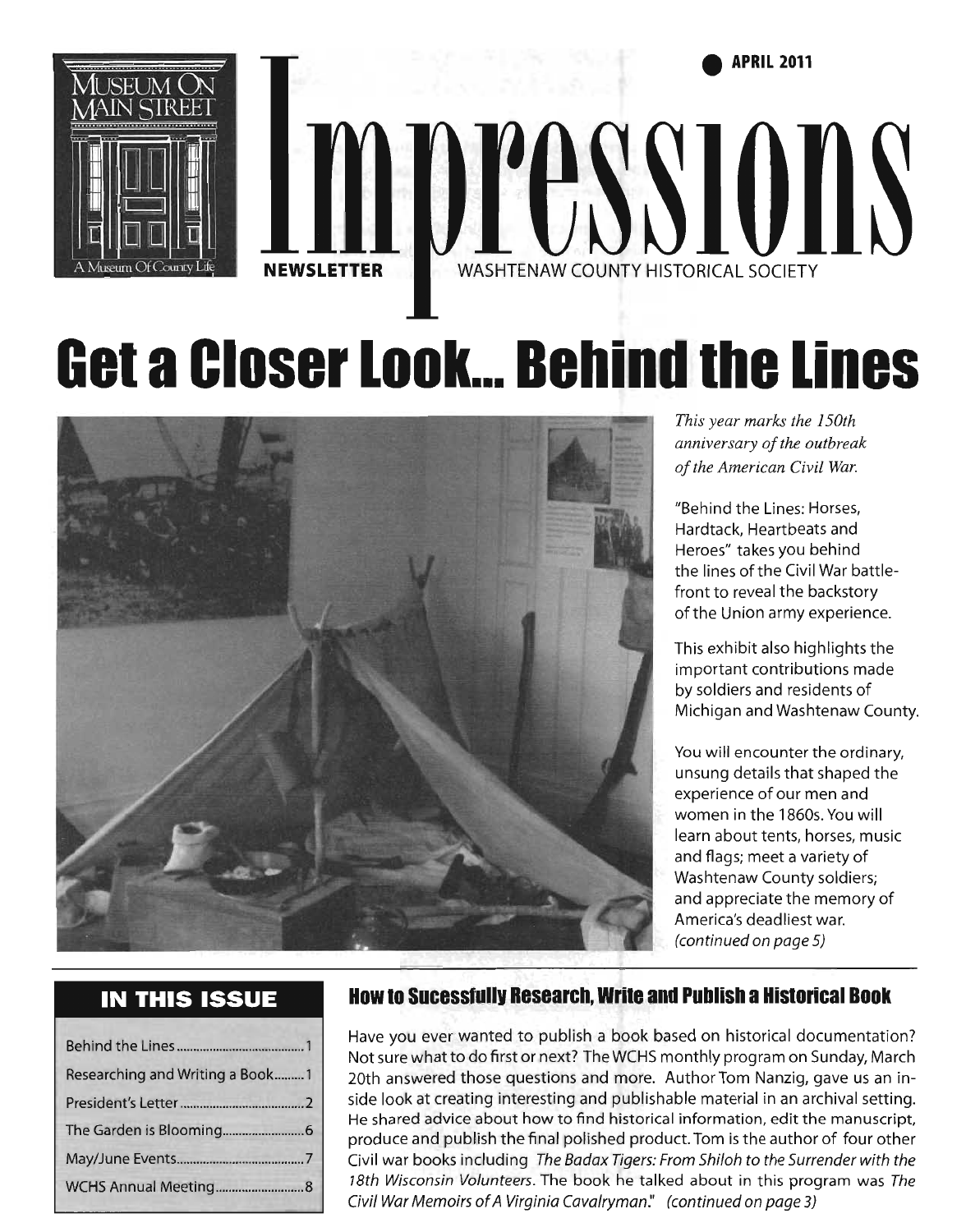Our mission is to educate and inspire our community to engage in the preservation and presentation of area history

#### BOARD OFFICERS

President Leslie L. Loomans

Vice President Karen L. Jania

**Treasurer** Patricia W. Creal

Recording Secretary Judith M. Chrisman

Corresponding Secretary Pauline V. Walters

#### BOARD MEMBERS

Ralph P. Beebe Tom Freeman Dale Leslie Michelle Lee McClellan, PhD Susan L. Nenadic M. Joanne Nesbit Jay Snyder Jan E. Tripp Susan Cee Wineberg Cynthia Yao Robert Yuhasz

#### DIRECTORS-AT-LARGE

Hon. Julie Creal Mary Florida Wayne Florida Richard L. Galant, PhD (Immediate past President) Dean Greb Susan Kosky Donald Cameron Smith, MD

**ADMINISTRATOR** Bev Willis, Impressions Editor

MUSEUM DOCENT John Kilar

#### ADVISORS

Ina Hanel Gerdenich David LaMoreaux Thomas F. Mich, PhD Louisa Pieper

Impressions is published seven times a year September through May by the Washtenaw County Historical Society, a non profit  $501(c)(3)$  organization. Donations are tax-deductible

### **The** President's Letter: Rally Round the Flag on Main Street

Washtenaw County Historical Society's new exhibit, "Behind the Lines," is a must see. Over the last four years (my relatively short tenure on the board) I've believed that all of our exhibits have been exceedingly well done and several of them, based on visitor's comments, were rated outstanding to exceilent.

Maybe it is that the beginning ofthe sesquicentennial has created such a renewed interest in the Civil War; maybe it is that a couple of boys who grew up in our house, now Museum on Main Street, served in the Civil War; but, I believe it mainly is, that

our exhibition committee found the right theme, created great displays, exhibited the special artifacts, provided correct local historical information and, as a result, produced an absolutely excellent, must see, exhibit.

Special thanks go to Board members: Judy Chrisman (exhibition chairperson) and Joanne Nesbit; Administrator: Bev Willis; our volunteers: Diana Mankowski and Jessica May Oyler; and several others who contributed in important ways. (See page six.) Do find the time, make the trip and enjoy "Behind the Lines."

#### Leslie Loomans

The jacket and belt to the right belonged to Major Seymour Howell. His Captain's epaulets and shoulder bars and his Major's dress chapeau are also on display. He enlisted in Co. F, 6th Michigan Infantry as a Second Lieutenant, at the age of 20.



Check us out, on the web and www.WashtenawHistory.org Washtenaw County Historical Society P.O. Box 3336 Ann Arbor, M148106-3336 Phone: 734-662-9092 email: wchs-SOO@ameritech.net

Museum on Main Street 500 N. Main Street Ann Arbor, MI 48104-1027 (at the corner of E. Kingsley & Beakes)

Museum Hours Saturday & Sunday, 12 Noon - 4:00 PM and by appointment for groups or individuals

Curent Exhibit: "Behind the Lines" April 10 - October 23, 2011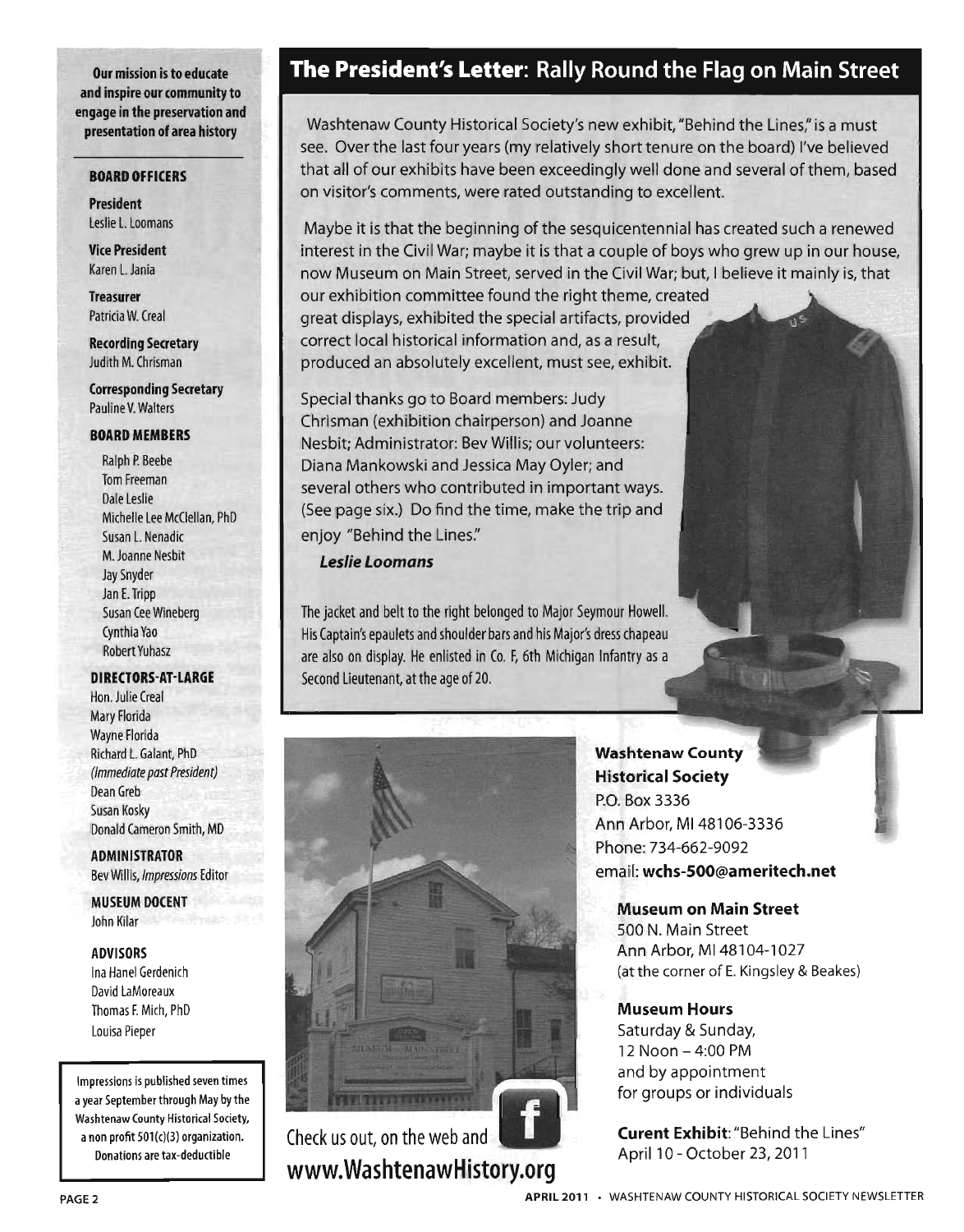#### (Program Talk Continued)

Karen Jania, WCHS vice president, introduced Tom Nanzig who grew up in Grand Rapids, Michigan. He is a leading scholar on the Virginia Cavalry, and has published many works including a unit history in the Virginia Regimental History Series entitled The 3rd Virginia Cavalry.

**RESEARCH AND WRITING** In 1982 Tom was living in Farmville, VA and attended a Civil War roundtable meeting. He was invited to write a part of a series of books. He volunteered to do the 3rd cavalry under J.E.B. Stuart and was shown a map of the 11 companies that made up the 3rd Virginia Cavalry. Tom lived right in the area where Cos. D,F and I were located. The research began practically in his own back yard.

While writing about the 3rd Virginia Cavalry, he received a tip there was a 200 page cavalry journal at the University of Virginia. Tom asked for an image of the material but it had not been filmed yet. Ten years later it was on microfilm and he made the best copies he could of every page, hoping to be able to transcribe it. At the back of the last micro film reel, someone in the Hubbard family had typed up an entire copy of the manuscript.

Tom was able to check and verify dates where there was action, battles or a raid against factual records. He knew it was interesting, authentic and publishable. Tom also gathered letters from Robert Hubbard Jr. and his father. Letters are important because a soldier at war is writing the way he feels without benefit of 20/20 hindsight. When the letters were compared to written memoirs they matched and helped us to understand what was going on in Robert Hubbard Jr's cavalry life.

**TRAVEL** Whenever possible take trips to see the places you are writing about. In 2001 Tom and his wife made two trips to Virginia and saw the Hubbard family home, Chellow in Charlottsville. Built in the1840s'-SOs: every letter that Bob Hubbard sent back from the war went to this house. Across the road, they saw the family graves - Robert Hubbard Sr, his wife Pochahantas and son Robert Hubbard Jr. They also saw an album of family photos, and for the first time, one of Robert Hubbard Jr., the subject of his book.

**PHOTOGRAPHS** Most Civil War images are public domain. Many are on line at the Library of Congress and the National Archives websites. Other images can come from families and need permission for their use.

**GRAPHICS** Publishers often design the cover without author input. Interior graphics are often author-provided. In addition to photographs, Tom needed maps. His neighbor, a graphic artist, volunteered to make them in return for a copy of his book.





*weHS member Howard Fox* 

**FINDING A PUBLISHER** Tom was encouraged to submit his book to academic presses by the second publisher that turned him down. The University of Alabama was happy to publish his work. University publishers have their own websites that tell you how to submit a book. The whole acquisition process can take 6 months to a year from submisssion to contract issuance. Be sure to follow-up to make sure your manuscript arrived. Self publishing is an alternative way to get your book in print but you also have to finance and market it.

**EDITORS & READERS** A book is put together and edited by a proofreader for grammar and more. The editor gives a manuscript to readers, experts who know the subject look over the material and throw out challenges. As the author, your job is to improve where you can and demonstrate the accuracy of your work when the depth of your research is questioned.

**THE CONTRACT** Read thoroughly before signing any agreement. Make sure if the book goes out of print you get the rights rescinded back to you. That way you can continue to sell and market your work.

~n **imperfect journal of the war**  1861-65". Tom finished the talk by reading excerpts from a Hubbard letter that gave some more insight into the soldier as a man. Questions and answers followed. He is working on his next book, a set of Civil War letters between a husband and his wife.  $\blacklozenge$ 

WASHTENAW COUNTY HISTORICAL SOCIETY NEWSLETTER· APRIL 2011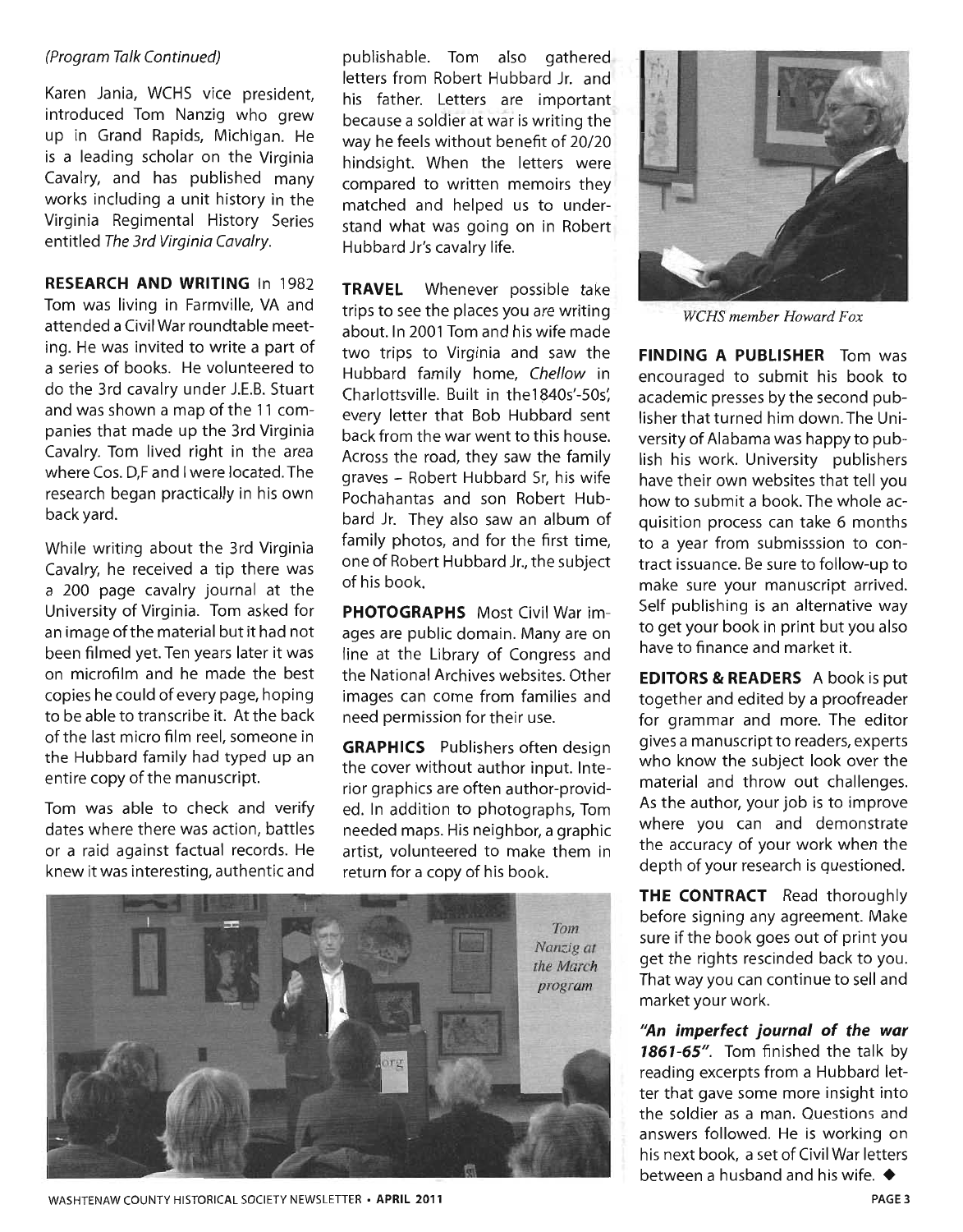# **Lauren Cook: Women Who Served in the Civil War**

*Written by Susan Nenadic, WCHS Board member and retired teacher* 



*The second battle of Antietam Lauren Cook* & *Fred Burgess* 

The first battle of Antietam was fought on September 17, 1862. That day, 23,000 men fell in the combat, marking it as the bloodiest single day of battle in Civil War. The second battle of Antietam, fought 127 years later, had but one casualty whose name is Lauren Cook, a native of Grand Rapids.

Lauren Cook is civil war re-enactor who values authenticity. In fact, re-enactments allow nothing to be used or worn that is not exactly what soldiers would have had at the time of the Civil War. But when two Antietam National Battlefield park rangers noticed Lauren leaving the ladies restroom, they stopped her and told her to either remove her uniform or leave the park immediately. According to a park spokesman, her participation violated the park's "serious commitment to authenticity."

Sadly, these park officials were not as well versed in history as they thought they were. Hundreds of

women, dressed as men, fought in the Civil War. There are at least four documented cases of such women at Antietam. The key word in that statement is "documented:' If there were four known cases, there undoubtedly were many more since every day historians are discovering previously unknown examples of women who donned male attire and joined the army. Frequently they went to war with their husbands or fiancés. Even if their men folk perished, they continued to fight in disguise. Women soldiers even suffered at infamous internment camps such as Andersonville and Florence when all they had to do was reveal their gender and be released. The only real impediment to their service was discovery. Usually that came when they were seriously wounded and taken to the hospital. Even then, they often just recuperated, received their discharges and re-enlisted in other units. One young woman, Lizzie Compton, fought with seven different units including a year with the 125th Michigan cavalry. Others like Jennie Hodges aka Albert Cashier managed to keep her gender hidden not only throughout the war but into the twentieth century.

The exploits of such women were well known during and after the war. Newspapers and magazines published accounts. A few women, like Frances Clayton, went on lecture tours. Michigan's own Sarah Emma Edmonds wrote an account of her experiences. 175,000 copies sold in two years. Miss Edmonds donated all her profits to a veterans' relief fund. Even President Lincoln knew. When he received word that the war department refused to pay Mary Ellen Wise, who had fought valiantly for the Union, he angrily ordered that she be paid immediately. And cross-dressing soldiers received pensions for their war time services. But in the late nineteenth century, memory faltered. The Civil War became a man's war. By 1910 when journalist Ida Tarbell asked the U.S. Adiutant General for documentation of women who served, she was told that there had been no such women. The truth lay dormant for decades. Then a slow but steady trickle of information began emerging. Today there are dozens of books and articles concerning these women warriors and new information appears all the time.

Lauren Cook has been an important contributor to that stream of information. The second battle of Antietam did not end when she was removed from Antietam National Battlefield. She filed a law suit against the national Park Service in federal court. The court ruled in her favor two years later. Her story was publicized in many magazines including Smithsonian which helped enlighten the general public concerning female soldiers in our nation's past. One of the readers of all this press was Ruth Goodier of Chipley, Florida. She wrote to Cook telling her that she was well aware women, pretending to be men, had fought in the Civil War because her great grandmother's sister had. In fact, said Ms. Goodier, she had a trunk full of letters and a daguerreotype of her great, great aunt, Sarah Rosetta Wakeman aka Lyon Wakeman. Cook was stunned. No such letters had ever been found. Historians have gleaned much of their information from letters men wrote home mentioning a woman in the ranks.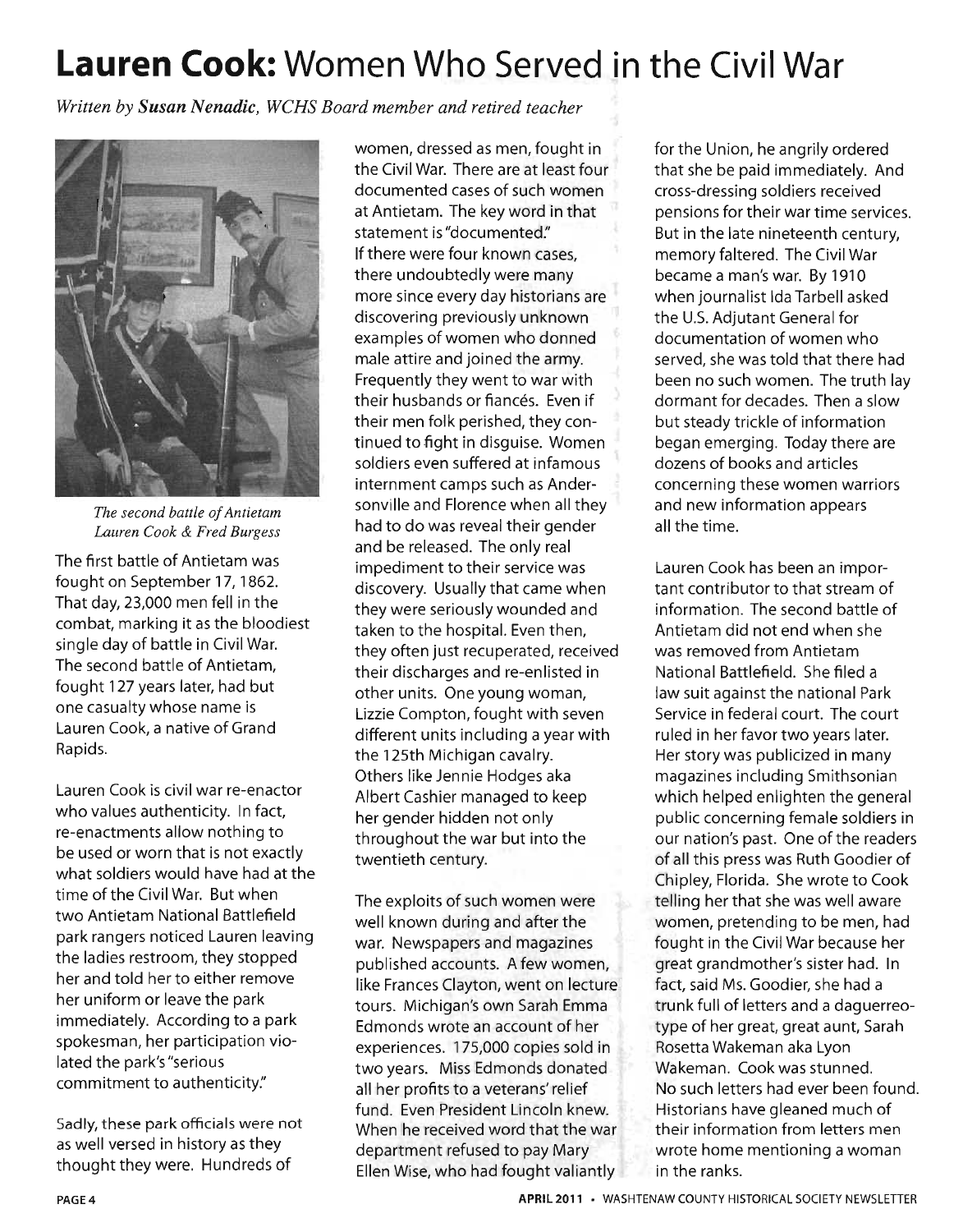

*Sarah Rosetta Wakeman aka Lyon Wakeman* 

#### (Women in the Civil War Continued)

Sarah Rosetta Wakeman was a simple New York farm girl of limited education. Born in 1843 she was the eldest of nine children. She left home at nineteen seeking work as a woman only to find her opportunities and potential for income extremely limited. So she slipped into male attire and immediately got a job on a canal boat where she met some Union soldiers and decided to enlist. She received \$152 for signing up and wrote home that she was "as independent as a hog on the ice." Later in 1863 she wrote that she liked it so well that she was considering signing up again when her term ended. That was not to be. Wakeman died, as was so common during the war, not of wounds but of disease in June 1864.

The second battle of Antietam marked a new phase in Lauren Cook's life. She married fellow re-enactor Fred Burgess in 1990. For this important day in their lives, they chose to dress in period costumes and cut their cake with a 130 year old Civil War sword. In 1996, she published Ms. Goodier's cache of letters in a book entitled An Uncommon Soldier: The Civil War Letters of Sarah Rosetta Wakeman. Seven years later she and DeAnne Blanton published They Fought Like Demons: Women Soldiers in the Civil War. Both of these volumes are significant contributions to our knowledge of the era.  $\triangleleft$ 

#### (Behind the Lines Continued)

Sunday April 10th was a perfect day for an Opening Reception. The sun was bright, the skies were blue and the temperature flirted with 80 degrees. Our front door stood open to welcome the fresh air and the many guests who came to the Opening. The feedback has been very positive and people have been enjoying the stories, artifacts, uniforms, and hardtack!

The Civil War exhibit is open on Saturdays and Sundays from 12 Noon-4 PM. Although any weekday that you see a car in the parking lot, feel free to stop by and see it. More photos and exhibit contributors are on page 6.

#### **Individual and Group Tours**

can be easily scheduled by calling 734-662-9092. We can accomodate groups up to 30 at one time. A docent-guided tour is also available on Saturdays, Sundays and by appointment.

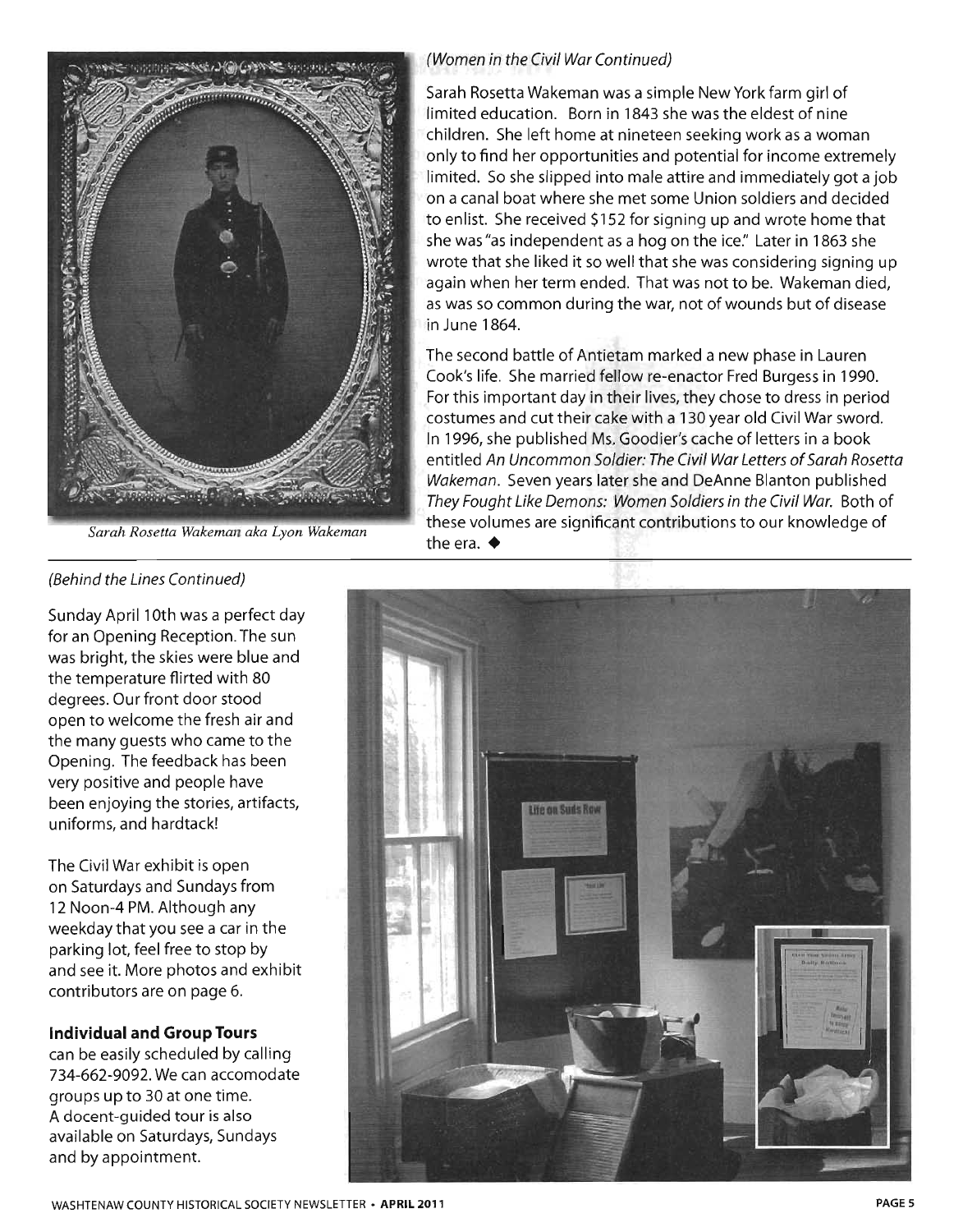### **Special Thanks to Grafaktri, Inc.**

Brian Coleman John Kilar Diana Mankowski Deborah Meadows Jessica May Oyler Wystan Stevens Bentley Historical Library Dexter Area Historical Society Ypsilanti Historical Society



# **The Garden on Main Street is Blooming!**

The quince at the back porch will blossom in May. A purple lilac and rose bush that were moved from 1015 Wall Street are thriving next to the front porch. The fragrance of quince, lilacs and roses will fill the air soon along with the memories of a good friend. The original concept for the garden was designed by Peter Pollack in 1991. He helped us with a project proposal that was funded for six street trees on the lawn extension in 1992.



Peter Pollack/Pollack and Associates first joined the WCHS in 1981. He had a passion for creating beautiful places for people to enjoy and believed in creating places that people were drawn to use. A place that seemed it had always been there. When you walk through our garden, you feel as if it has always been there.

Thanks to bulbs from Scott Kunst, there are snow drops and crocus blooming. Heirloom daffodils display vibrant shades of yellow. As the days get warmer and longer look for snap dragons, columbine, lavender, clemantis and more. Notice the colorful ground cover and low growing flowering plants amongst the trees on the extension. Peter M. Pollack died on December 20, 2010. We miss him but the garden at the corner of Main and Beakes is a beautiful reminder of how much one person's vision can give pleasure and last lifetimes.

The Museum appreciates our garden volunteers: Ann and Greg DeFreytas, Sue Kosky, Judy Chrisman, lillian Ferguson, Mary and Wayne Florida, and Patty Creal. If you would like to volunteer and help with the garden this year, call 734-662-9092!

# **Michigan and Washtenaw County Families in the Civil War**

What was it like for the residents of Washtenaw County during the Civil War? What was life like for the soldiers? Find out when you stop by the Museum on Main Street and see "Behind the Lines". The exhibit runs through October 23,2011.

We are planning a second exhibit and are inviting local families to share the stories of their personal connection to the Civil War. If you have any Civil War artifacts and want to share them with the Museum please call Judy at 734-662-9092 or send an email to **wchs-SOO@ameritech.net** for more information.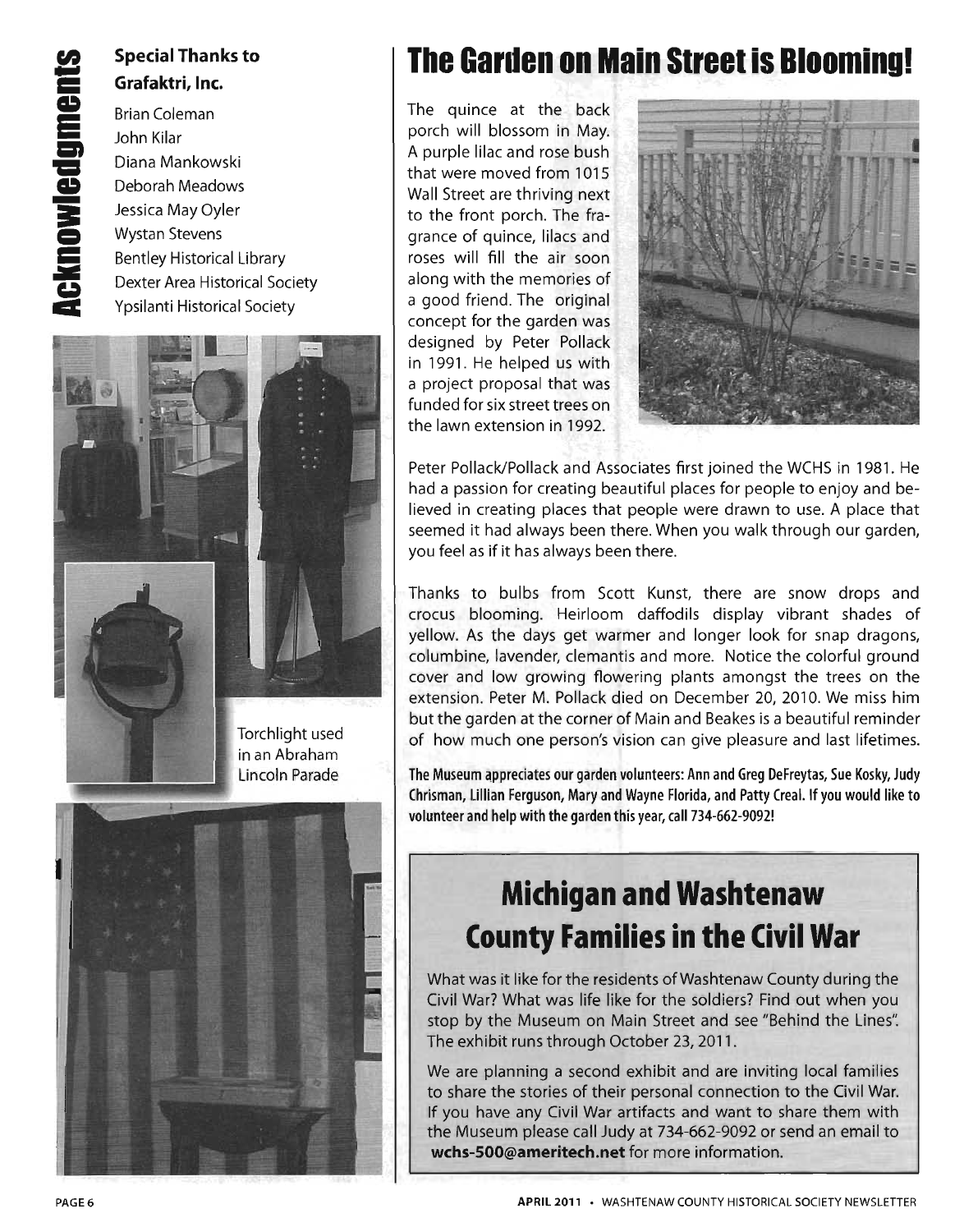# **MAY-JUNE EVENTS · VISIT YOUR COMMUNITY MUSEUM**

*The Washtenaw County Historical Consortium is a volunteer organization representing* 27 *museums, libraries, and historical attractions in and around Washtenaw County, Michigan. Member organizations can post their events directly to the online calendar and we will list as*  many as we can in our newsletter. For the most recent listings check out www.hvcn.org/info/wchs/consortium

#### Salem Area Historical Society SAHS Monthly Meeting

#### Wednesday, May 25, 7;30 PM

Jarvis Stone School Northwest Corner of N. Territorial and Curtis Roads, Salem MI

Chris Ropeta will present his research on his family in Salem Township. His Grandmother was Mary Mager, William Mager's daughter. William was a stone mason who helped build the Old Stone School at Packard and Eisenhower and he was murdered by his son, Harold.

#### The Milan Area Historical Society Milan Days

#### Saturday, May 14

734-660-4083

There will be free bus transportation between the Old Fire Barn and the Hack House museum during this family-friendly and fun event.

#### Ypsilanti Historical Society

Underground Railroad Exhibit: April 1- October 31

#### Art Exhibit: May 8-22,

Ypsilanti Historical Museum 220 N. Huron St., Ypsilanti MI 734-484-0080

#### The Kempf House Spring Open Houses

Tour the 1853 Greek Revival home of the musical German-American Kempffamily, hear about their 1890's life style, and early history of Ann Arbor. Admission is free, donations are appreciated. Sundays, May 1, 8, 15 & 22,  $1-4$  pm Kempf House Museum

312 S. Division St., Ann Arbor 734-994-4898 www.KempfHouseMuseum.org

#### The Dexter Area Historical Society Civil War Days

Friday - Sunday, June 10-12 Gordon Hall 8341 Island Lake Road, Dexter MI 734-426-8114 Email: cjones@villageofdexter.org

Experience military and civilian encampments, live period music and educational and family friendly activities and games. See military drills, period artifacts and living historians. President and Mrs. Lincoln are also expected to attend.

### Genealogical Society of Washtenaw County, Michigan May Genealogy Lecture and Class

#### Sunday, May 22, 1 :30 P.M.

Education Center Auditorium, St. Joseph Mercy Hospital Campus 5305 Elliott Drive,Ypsiianti, Michigan. Use Parking Lot"P" Email: gswcmi@gmail.com The lectutres and class are free and open to the public. Visitors are welcome

LECTURE Basic Scandinavian Research Presented by Diana Crisman Smith. Many people are intimidated at the thought of researching ancestors from Denmark, Norway or Sweden, because they do not speak the language. Finding resources, and tracking down aids to research will make it easier.

CLASS Beyond the Death Record: Making Them Real Presented by Gary M. Smith. Are you an ancestor collector? Do you collect names and dates? Go beyond the vital records and learn who they were as people! This presentation will discuss why and how.

#### Bentley Historical Library Rally Round the Flag!

Now - June 30, 2011 As the call to "Rally Round the Flag Boys!" was issued, Michigan responded by sending nearly 90,000 Soldiers, Sailors, and Marines. About 14,700 of these would never return. Bentley Historical Library, University of Michigan, 1150 Beal Ave., Ann Arbor, 734-764-3482. Hours: Monday- Friday, 9AM-5PM, Saturday 9AM-12 Noon. Check out the expanded exhibit online www.bentley.umich.edu

#### William L. Clements Library Opening Guns: The First Year of Civil War

Now - June 3, 2011 This exhibit presents the year 1861 through the written word of the soldiers and civilians who experienced the war between the Union and Confederate states. Located in the Main Room of the Clements Library Monday through Friday from 1 :00-4:45 PM, 909 South University Avenue, Ann Arbor. 734-764-2347.